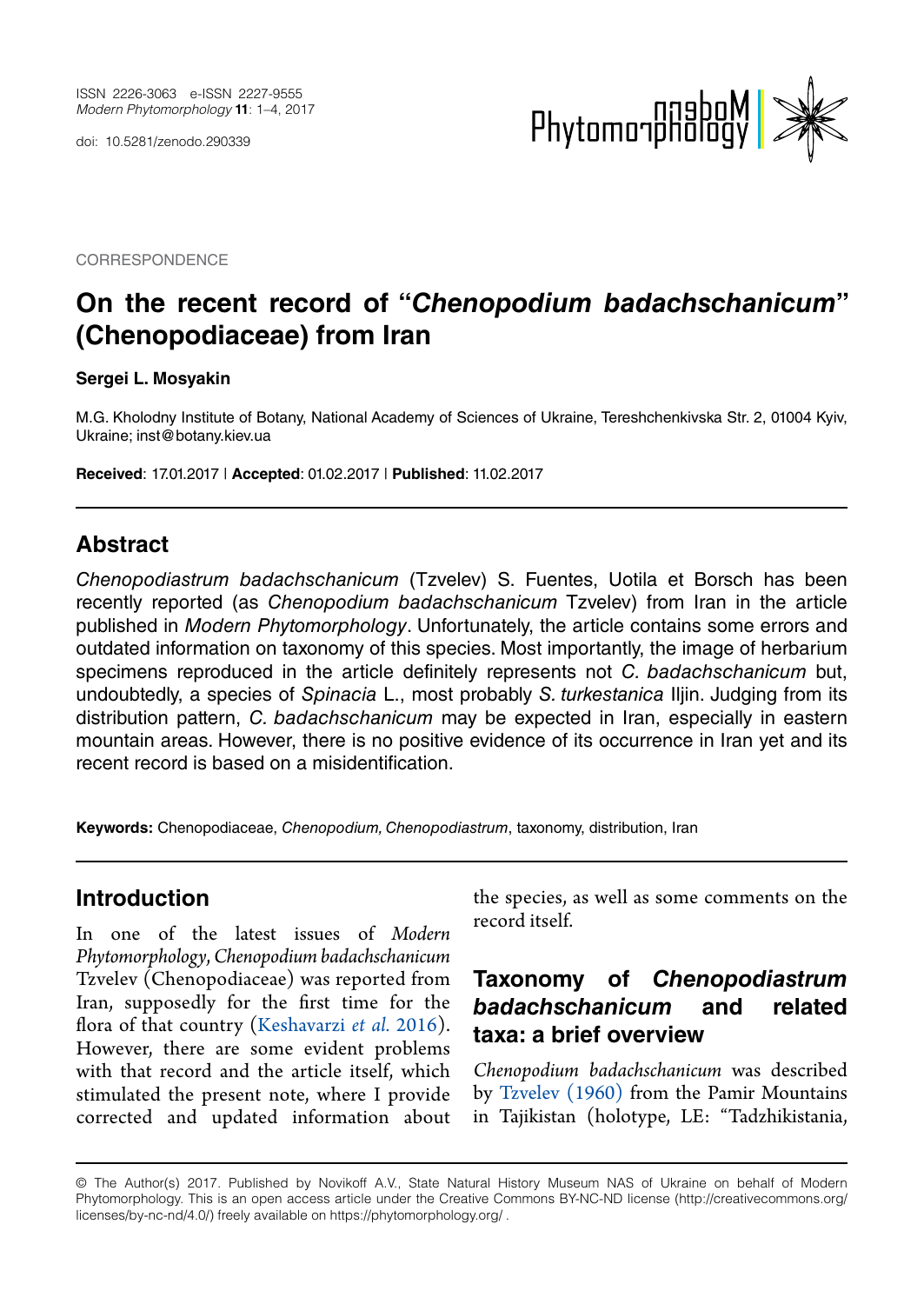Pamir occidentalis, in declivitate lapidosa paulo ruderata in valle fl. Murgab 3–4 km intra ostium fl. Pschart occidentalis, alt. circa 3300 m s. m., 19 VI 1958, № 220, N. Tzvelev"; "Таджикская ССР, Западный Памир, несколько засоренная осыпь мелких камней по склону правого берега р. Мургаб, в 3–4 км ниже устья р. Западный Пшарт, около 3300 м над ур. м., 19 VI 1958, № 220, Н. Цвелев"). When discussing his new taxon, Tzvelev did not mention its affinity to *Chenopodium hybridum* L. (now *Chenopodiastrum hybridum* (L.) S. Fuentes, Uotila & Borsch: see [Fuentes-Bazan](#page-3-2)  *et al.* [2012b\)](#page-3-2) but instead considered some other supposedly related taxa of *Chenopodium* L., *viz*. *C. bryoniifolium* Bunge, *C. atripliciforme* Murr, and *C. murale* L. For some time, this species was indeed considered a relative of *C. bryoniifolium* and/or *C. atripliciforme*.

[Uotila \(1993,](#page-3-3) [1997](#page-3-4), [2001](#page-3-5)) clarified the taxonomic position and patterns of geographical distribution of *Chenopodium atripliciforme*  and *C. badachschanicum* and demonstrated the close relationships of *C. badachschanicum* and *C. hybridum*. Later the *Chenopodium hybridum* group (including the widespread but originally probably European – western Asian *C. hybridum* s. str., mountain Asian *C. badachschanicum*, and North American *C. simplex* (Torrey) Raf.) was transferred to a new genus *Chenopodiastrum* S. Fuentes, Uotila & Borsch, and the relevant nomenclatural combinations have been made for these three species [\(Fuentes-Bazan](#page-3-2) *et al.* 2012b). These taxa belong to the Eurasian–North American section *Chenopodiastrum* sect. *Grossefoveata* (Mosyakin) Mosyakin (see nomenclatural citations and synonymy in [Mosyakin \(1993,](#page-3-6) [2013\)](#page-3-7)). As I noted earlier [\(Mosyakin 2013](#page-3-7)), "This section includes three currently recognized species, *Chenopodiastrum hybridum, C. badachschanicum* (Tzvelev) S. Fuentes, Uotila, & Borsch (*Chenopodium badachschanicum* Tzvelev), *C. simplex* (Torr.) S. Fuentes, Uotila, & Borsch (*Chenopodium simplex* (Torr.) Raf.; *C. gigantospermum* Aellen), and probably one yet undescribed East Asian entity (species or subspecies) discussed by [Baranov \(1964\)](#page-2-0) and mentioned by Zhu *et al.* [\(2003\)"](#page-3-8). Additional comments on still problematic and probably undiscovered taxa of that group are available from [Sukhorukov \(2014\)](#page-3-9) and [Sukhorukov](#page-3-10) [& Kushunina \(2014\).](#page-3-10) Carpology of taxa of *Chenopodium* and related genera (including the *Chenopodiastrum hybridum* aggregate) was recently studied [\(Sukhorukov & Zhang 2013](#page-3-11); [Sukhorukov 2014\)](#page-3-9) in light of new phylogenetic evidence.

## **The Iranian record as reported by [Keshavarzi](#page-3-0)** *et al.* **(2016)**

[Keshavarzi](#page-3-0) *et al.* (2016) cited in their article several rather irrelevant references but failed to mention and cite the publications directly relevant to the species under discussion. For example, they mentioned the molecular phylogenetic study by [Fuentes-Bazan](#page-3-12) *et al.*  [\(2012a\),](#page-3-12) in which the *Chenopodium hybridum* – *C. murale* group was already reported as a clade separate from *Chenopodium* s. str., but did not cite the following article by [Fuentes-Bazan](#page-3-2) *et al.*  [\(2012b\)](#page-3-2) with phylogenetic information updated and a new taxonomic treatment proposed. Some other important references that were glaringly missing in [Keshavarzi](#page-3-0) *et al.* (2016) are cited here. A simple Google search with the keywords "*Chenopodium badachschanicum*" easily brings most of those publications; many of them are open access resources.

The text of the article was evidently in need of considerable editing, both linguistic and scientific. Some references were also cited incorrectly. For example, Uotila is cited as the author of the treatment of Chenopodiaceae in Flora Iranica. In fact, he prepared the treatment of *Chenopodium* [\(Uotila 1997](#page-3-4)), while the whole treatment of Chenopodiaceae in Flora Iranica was authored by seven contributors (see Hedge *et al.* 1997). There are some other problems, which are not discussed here for brevity's sake.

Most importantly, the image of the herbarium specimen(s) reproduced in the article definitely represents not *Chenopodiastrum badachschanicum* but, without any doubt, a species belonging to a different genus (not *Chenopodiastrum* and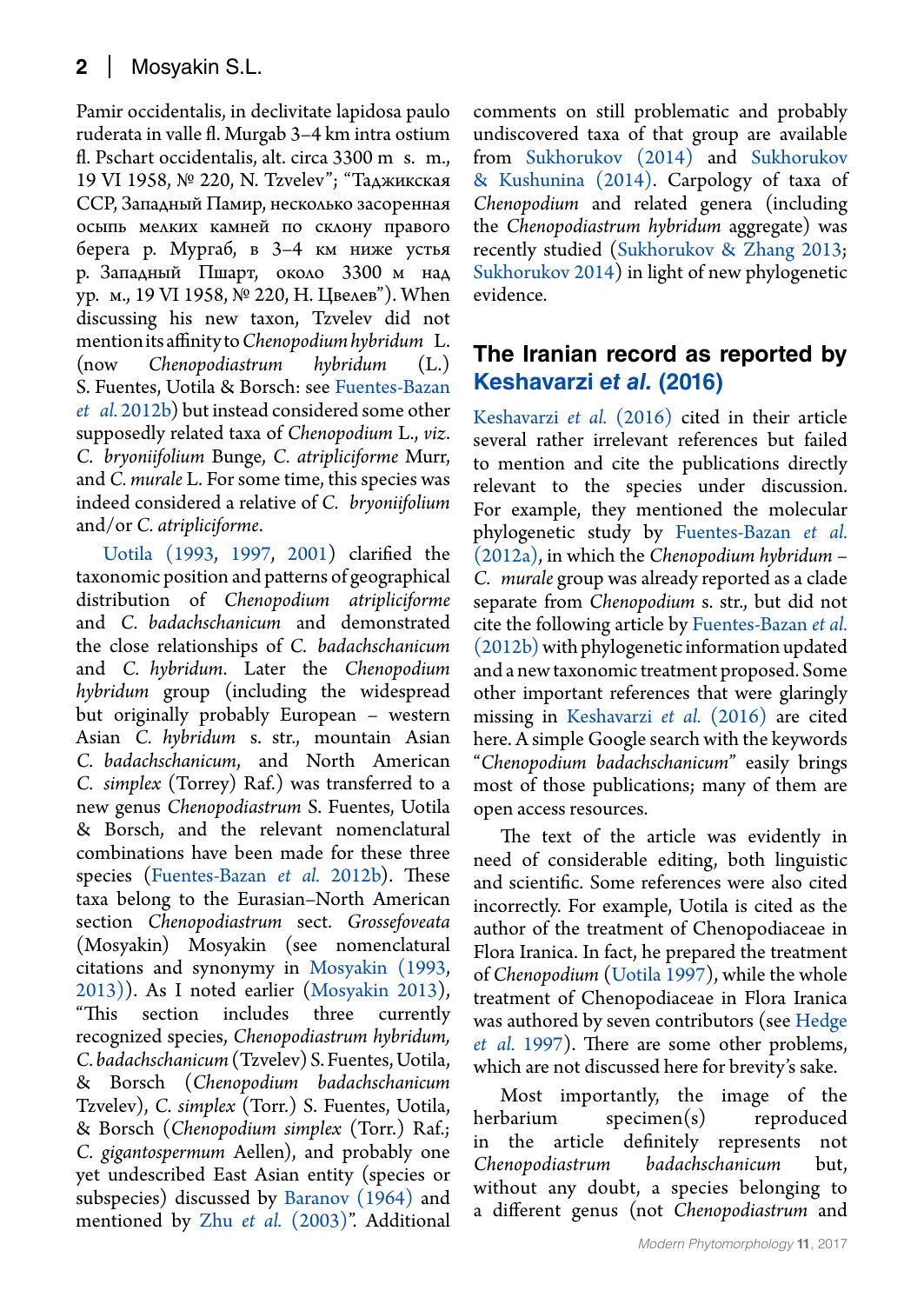not *Chenopodium*), and even to a different tribe. In my opinion, the plants illustrated on Fig. 2 [\(Keshavarzi](#page-3-0) *et al.* 2016: 33) belong to *Spinacia turkestanica* Iljin, a species previously known for Iran (Hedge *et al.* 1997). Other illustrations (close-ups; [Keshavarzi](#page-3-0) *et al.* 2016: 34, Fig. 3) most probably also represent parts of inflorescences of staminate individuals of that species. My identification of the plants illustrated in [Keshavarzi](#page-3-0) *et al.* (2016: 33, Fig. 2) has been confirmed also by other experts in Chenopodiaceae, Alexander Sukhorukov and Pertti Uotila (personal communications, email messages to Sergei Mosyakin). Of course, our identification of the specimen from the ALH herbarium is based on images only. However, the characters visible on the images are sufficient. In particular, the characteristic features are: general branching habit, remnants of the basal leaf rosette, peculiar hastate leaves with rather long horizontal basal lobes, and the inflorescence shape. It is also worth noticing that only staminate flowers seem to be visible on closeup images, which is what to be expected if only staminate plants of a dioecious *Spinacia* were studied. [Keshavarzi](#page-3-0) *et al.* (2016) also did not report any original information on morphology of fruits – the most important characters for distinguishing *C. badachschanicum* from *C. hybridum* and other similar taxa. Instead, they for some reason provided non-diagnostic images of the leaf surface and pollen grains.

Following the request by the editor of *Modern Phytomorphology*, Andriy Novikov (Andrew Novikoff), made already after the article has been published, the authors provided some field photographs showing plants probably indeed belonging to a species of *Chenopodiastrum* (personal communication by the editor). Positive species-level identification of plants on those images is impossible or at least highly problematic because no reliable diagnostic characters are visible (in particular, fruits: see [Uotila \(1997](#page-3-4), [2001\)](#page-3-5), [Sukhorukov](#page-3-9)  [\(2014\)](#page-3-9) and references therein), while the general appearance of plants can be misleading. By the date of the completion of the present note the authors did not provide any additional herbarium specimens or their scanned images,

except for the one illustrated in the article (that of *Spinacia turkestanica*). Thus, at present there is no reliable evidence supporting their claim of a new country record of *C. badachschanicum*  and its recent reporting for Iran is based on a misidentification.

# **Conclusions**

The article reporting "*Chenopodium badachschanicum*" from Iran is evidently not an achievement of the authors, reviewers and editors. Forthcoming articles submitted to *Modern Phytomorphology*, a journal that is gaining popularity and outreach, should be prepared for publication with better scientific and editorial scrutiny. I do hope that this brief critical note will result in improving future articles of this journal.

Judging from its distribution pattern, *Chenopodiastrum badachschanicum* may be indeed expected to be found somewhere in Iran, especially in the mountain areas of the eastern part of the country. If a species of *Chenopodiastrum* has been indeed found in Iran by the authors, as they claim, solid evidence on its identity has to be presented. Probably new collections and morphological studies will be needed. However, now we should conclude that at present there is no positive evidence of *C. badachschanicum* occurring in Iran.

#### **Acknowledgments**

I am grateful to Pertti Uotila (Botanical Museum, Helsinki University, Helsinki, Finland) and Alexander Sukhorukov (Lomonosov Moscow State University, Moscow, Russia) for discussing the identity of plants illustrated in [Keshavarzi](#page-2-0) *et al.* (2016). Kind cooperation of Andriy Novikoff (State Natural History Museum NAS of Ukraine, Lviv, Ukraine) is also appreciated.

#### **References**

<span id="page-2-0"></span>**Baranov A.I. 1964.** On the perianth and seed characters of *Chenopodium hybridum* and *C. gigantospermum. Rhodora* **66**: 168–171.